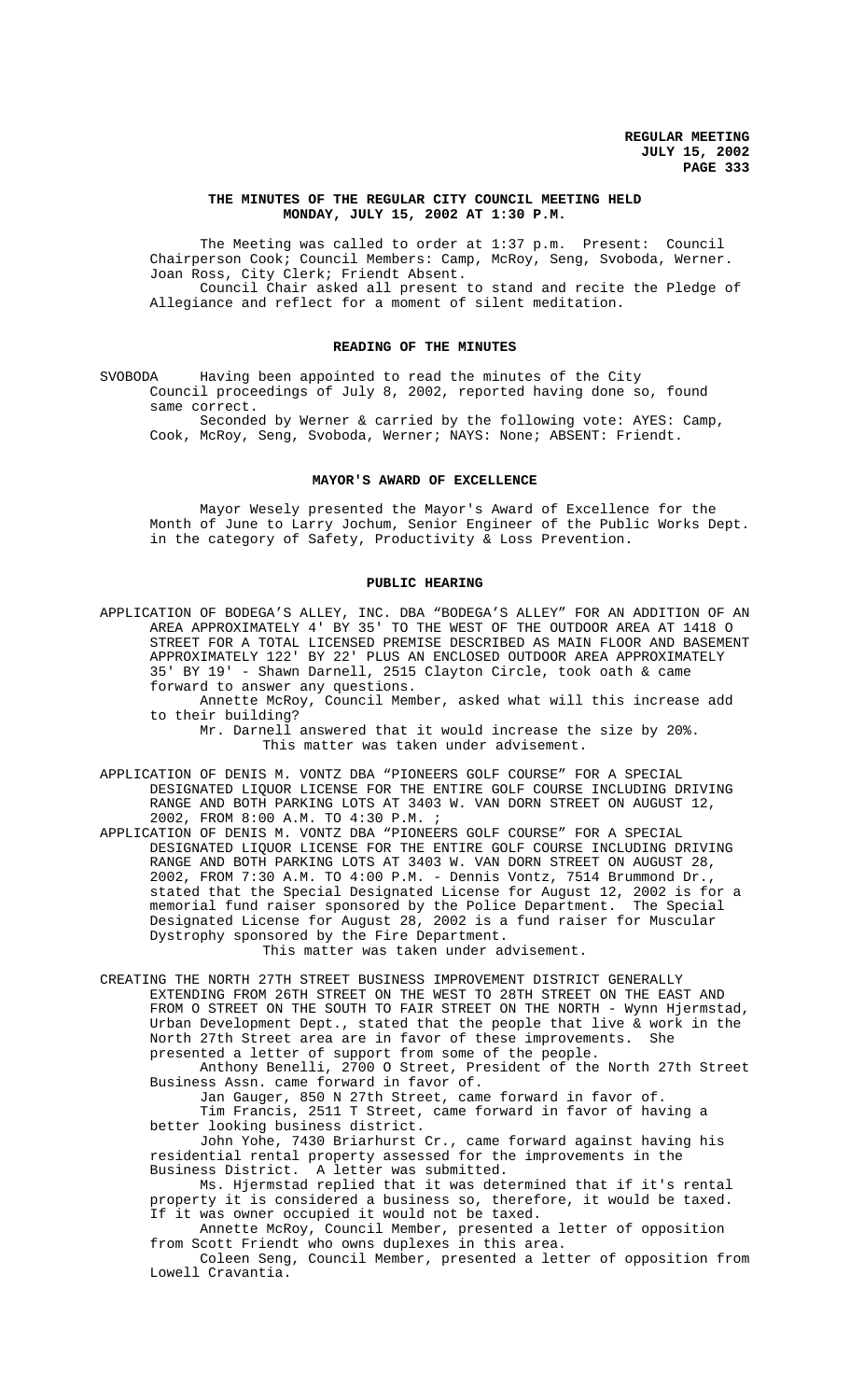Huong V. Nguyen, 5333 NW 4th Street, who owns a business at 2630 Orchard St. came forward in favor of the Business Improvement District, but wants the current landscaping taken care of better.

Ken Svoboda, Council Member, stated that his firm is the one who has the landscaping project on North 27th Street. He said that some of the plants had to be replanted due to various circumstances. The plants that were removed this spring were not replanted due to the drought, but will be replaced next spring.

Tam Nguyen, 2333 Chanticleer, owns business VINA Plaza at 611 N. 27th Street, is against the assessment for now because it costs too much, but would be okay in the future.

Mike Nguyen, owns business at 1221 N. 27th St., is for the Business Improvement District, but objects to paying for it if the landscaping isn't going to be maintained better. He stated there was a problem with trash & maintenance of the alleys on Dudley Street.

Ms. McRoy asked if there was anything that could be done with this part of the BID.

Ms. Hjermstad stated that they are looking at the general condition of the alleys. It is in the Redevelopment Plan to make alley<br>improvements. They are talking about improving the general condition They are talking about improving the general condition of the alleys such as putting in rock & doing general cleanup of overgrown vegetation & trash.

Ms. McRoy suggested that it be noted if people along this alley have proper containers for their trash.

Jonathan Cook asked if there were any plans to put sprinklers in the medians.

Ms. Hjermstad stated it was decided it would be too expensive, but drought resistant plants are being planted to conserve on the need for watering.

This matter was taken under advisement.

CHANGE OF ZONE 73HP - APPLICATION OF DELTA ETA CHAPTER OF SIGMA NU FRATERNITY FOR A LANDMARK DESIGNATION FOR THE SIGMA NU HOUSE AT 625 NORTH 16TH STREET - Ed Zimmer, Historic Preservation of the Planning Dept., stated this general area was declared a National Registered District several years ago. They are working in conjunction with the University Foundation for fund raising for preservation projects that are available to them as a designated landmark. This is one of the few Spanish Colonial revival houses in the City of Lincoln.

This matter was taken under advisement.

AMENDING SECTION 17.18.030 OF THE LINCOLN MUNICIPAL CODE TO ALLOW THE DIRECTOR OF PUBLIC WORKS AND UTILITIES TO APPROVE THE USE OF ALTERNATE MATERIALS FOR SUPPLY AND SERVICE PIPES CONVEYING CITY WATER - Nicole Fleck-Tooze, Public Works Dept., stated this ordinance revision relates to some broader revisions that are currently underway to Title 17 as a whole. There is a committee representing plumbers, contractors & engineers who are looking at making changes overall to that Title. This ordinance is just to amend one aspect of Title 17 to use alternate materials if need be.

### This matter was taken under advisement.

APPROVING A WAIVER OF THE LAND SUBDIVISION ORDINANCE FOR STREET TREES, SIDEWALKS, STREET PAVING WITH CURB AND GUTTER, WATER DISTRIBUTION, AND STREET LIGHTS AT 4811 MANDARIN CIRCLE - Keith Dubas, 1712 E Street #1, came forward representing Richard Speidell, owner of property at 4811 Mandarin Circle. He stated the Planning Commission stated conditional approval based on the statement saying that the owner would not object to having any special assessment district developed for that property. The owner will comply with that request.

Mr. Cook asked if the owner cares if that provision is deleted. Mr. Dubas stated that no he doesn't think the owner would care if it was deleted.

Gary Danek, 4800 Mandarin Circle, came forward representing Pioneer Heights, MarMaRaLo Heights Home Association in approval of the request for the waiver of designs. Discussion followed.

Jason Reynolds, Planning Dept., pointed out that the Council a year ago granted a waiver of paving, curb & gutter, water, sewer & street trees based on the exact same conditions of approval for the property to the north, Lot 5, Block 2, Pioneer Heights Addition & ½ of vacated Capital Parkway. This affects only prospective buyers of these properties who would enter into an agreement to purchase the property well aware that they are giving up their right to protest if special assessment districts are levied in the future. Discussion followed.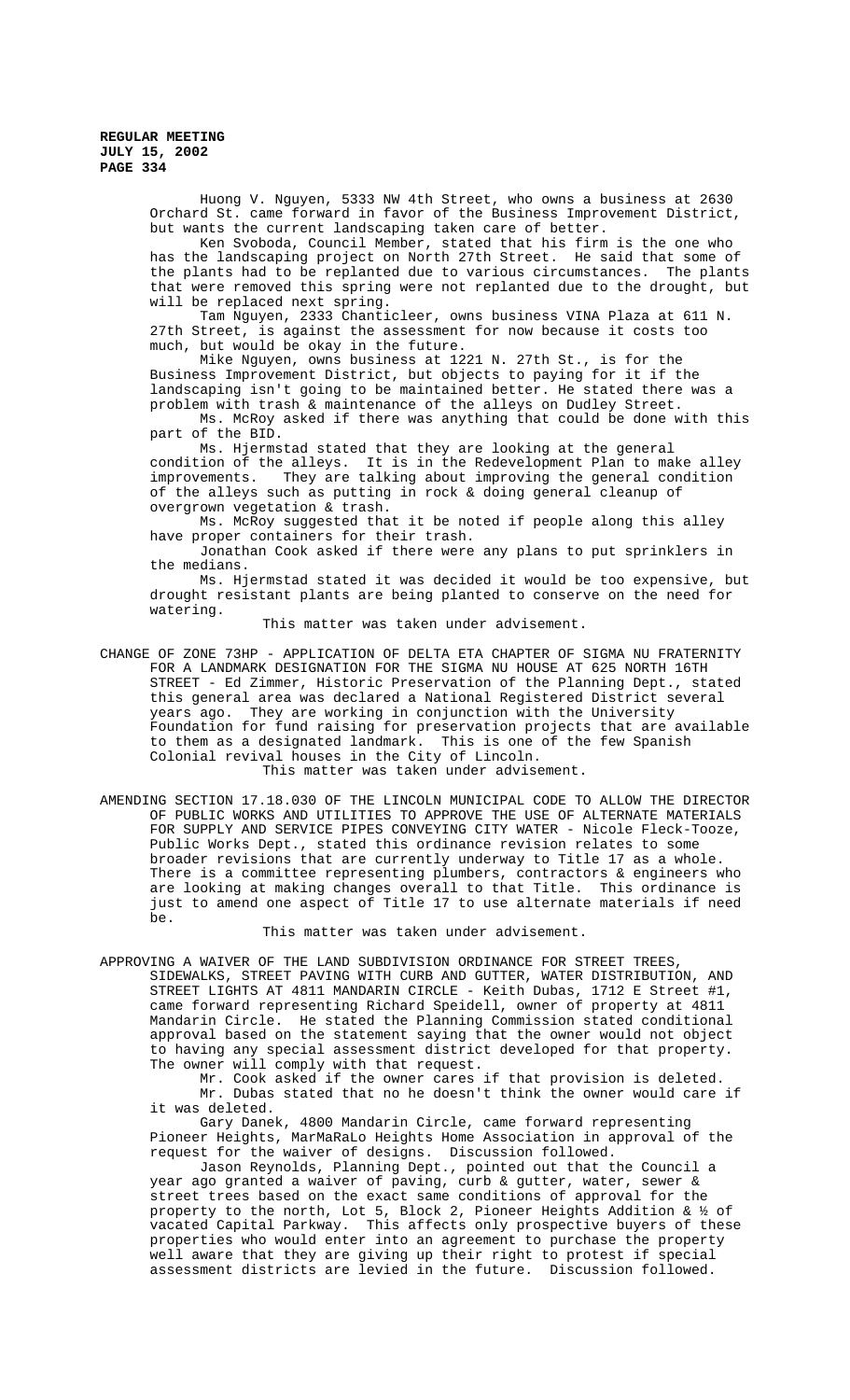This matter was taken under advisement.

#### **MISCELLANEOUS BUSINESS**

Dean Clawson, 2573 Van Dorn Street, came forward to address the loss of a Parks & Recreation Dept. employee who maintains the Veterans Memorial Garden. He was asked to come forward on this issue at the August 12, 2002 City Council meeting which will be addressing budget items of which this issue is part of the City budget. This matter was taken under advisement.

Craig Groat, 4935 Huntington Street, came forward to read from McQuillan's Municipal Corporation which is considered the most respected leading government law referring to code of ethics.

He also addressed the issue of controlling noxious weeds within the City of Lincoln.

This matter was taken under advisement.

Terry Werner, Council Member, made a motion to add language on the agenda for the open mike period to limit speakers to 5 minutes regardless of the topic & regardless if they are signed up or not. Seconded by McRoy & carried by the following vote: AYES: Camp, Cook, McRoy, Seng, Svoboda, Werner; NAYS: None; ABSENT: Friendt.

This matter was taken under advisement.

# **\*\* END OF PUBLIC HEARING \*\***

## **COUNCIL ACTION**

#### **LIQUOR RESOLUTIONS**

APPLICATION OF BODEGA'S ALLEY, INC. DBA "BODEGA'S ALLEY" FOR AN ADDITION OF AN AREA APPROXIMATELY 4' BY 35' TO THE WEST OF THE OUTDOOR AREA AT 1418 O STREET FOR A TOTAL LICENSED PREMISE DESCRIBED AS MAIN FLOOR AND BASEMENT APPROXIMATELY 122' BY 22' PLUS AN ENCLOSED OUTDOOR AREA APPROXIMATELY 35' BY 19'- CLERK read the following resolution, introduced by Jon Camp, who moved its adoption for approval:<br>A-81595 BE IT RESOLVED by the City Council o

BE IT RESOLVED by the City Council of the City of Lincoln, Nebraska:

That after hearing duly had as required by law, consideration of the facts of this application, the Nebraska Liquor Control Act, and the pertinent City ordinances, the City Council recommends that the application of Bodega's Alley, Inc. dba "Bodega's Alley" to expand its licensed premises by the addition of an area measuring 4 feet by 35 feet to the west of the presently licensed premises located at 1418 O Street, Lincoln, Nebraska, be approved with the condition that the premise complies in every respect with all City and State regulations. BE IT FURTHER RESOLVED that the City Clerk is directed to transmit

a copy of this resolution to the Nebraska Liquor Control Commission. Introduced by Jon Camp

Seconded by Svoboda & carried by the following vote: AYES: Camp, Cook, McRoy, Seng, Svoboda, Werner; NAYS: None; ABSENT: Friendt.

APPLICATION OF PINE LAKE II, L.L.C. DBA "THE C STATION #102" FOR A CLASS "D" LIQUOR LICENSE AT 1401 PINE LAKE ROAD - PRIOR TO READING: CAMP Moved to delay public hearing & action for one week to 7/22/02. Seconded by Seng & carried by the following vote: AYES: Camp,

Cook, McRoy, Seng, Svoboda, Werner; NAYS: None; ABSENT: Friendt.

MANAGER APPLICATION OF DONN R. MANN FOR PINE LAKE II, L.L.C. DBA "THE C STATION #102" AT 1401 PINE LAKE ROAD - PRIOR TO READING: CAMP Moved to delay public hearing & action for one week to 7/22/02. Seconded by Seng & carried by the following vote: AYES: Camp, Cook, McRoy, Seng, Svoboda, Werner; NAYS: None; ABSENT: Friendt.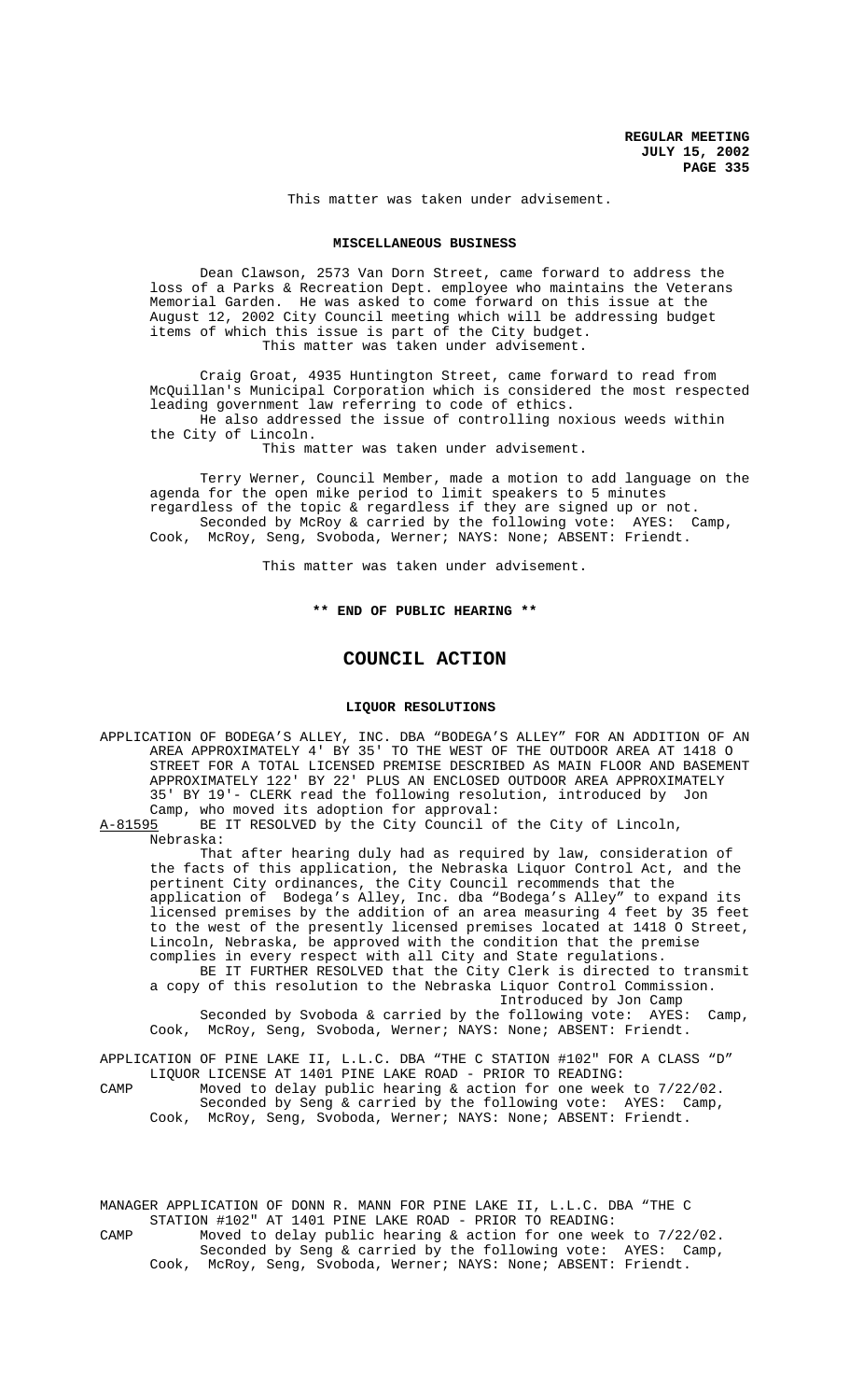APPLICATION OF DENIS M. VONTZ DBA "PIONEERS GOLF COURSE" FOR A SPECIAL DESIGNATED LIQUOR LICENSE FOR THE ENTIRE GOLF COURSE INCLUDING DRIVING RANGE AND BOTH PARKING LOTS AT 3403 W. VAN DORN STREET ON AUGUST 12, 2002, FROM 8:00 A.M. TO 4:30 P.M. - CLERK read the following resolution, introduced by Annette McRoy, who moved its adoption for approval: A-81596 BE IT RESOLVED by the City Council of the City of Lincoln,

Nebraska:

That after hearing duly had as required by law, consideration of the facts of this application, the Nebraska Liquor Control Act, and the pertinent City ordinances, the City Council recommends that the application of Denis M. Vontz d/b/a "Pioneers Golf Course" for a Special Designated License to cover the entire golf course including driving range and both parking lots at 3403 W. Van Dorn Street, Lincoln, Nebraska, on the 12th day of August, 2002, between the hours of 8:00 a.m. and 4:30 p.m., be approved with the condition that the premise complies in every respect with all City and State regulations and with the following requirements:

1. Identification to be checked, wristbands required on all parties wishing to consume alcohol.

2. Adequate security shall be provided for the event.

3. Responsible alcohol service practices shall be followed. BE IT FURTHER RESOLVED the City Clerk is directed to transmit a copy of this resolution to the Nebraska Liquor Control Commission. Introduced by Annette McRoy Seconded by Seng & carried by the following vote: AYES: Cook, McRoy, Seng, Werner; NAYS: Camp, Svoboda; ABSENT: Friendt.

APPLICATION OF DENIS M. VONTZ DBA "PIONEERS GOLF COURSE" FOR A SPECIAL DESIGNATED LIQUOR LICENSE FOR THE ENTIRE GOLF COURSE INCLUDING DRIVING RANGE AND BOTH PARKING LOTS AT 3403 W. VAN DORN STREET ON AUGUST 28, 2002, FROM 7:30 A.M. TO 4:00 P.M. - CLERK read the following resolution, introduced by Annette McRoy, who moved its adoption for approval:

A-81597 BE IT RESOLVED by the City Council of the City of Lincoln, Nebraska:

That after hearing duly had as required by law, consideration of the facts of this application, the Nebraska Liquor Control Act, and the pertinent City ordinances, the City Council recommends that the application of Denis M. Vontz d/b/a "Pioneers Golf Course" for a Special Designated License to cover the entire golf course including driving range and both parking lots at 3403 W. Van Dorn Street, Lincoln, Nebraska, on the 28th day of August, 2002, between the hours of 7:30 a.m. and 4:00 p.m., be approved with the condition that the premise complies in every respect with all City and State regulations and with the following requirements:

1. Identification to be checked, wristbands required on all parties wishing to consume alcohol.

2. Adequate security shall be provided for the event.

3. Responsible alcohol service practices shall be followed. BE IT FURTHER RESOLVED the City Clerk is directed to transmit a copy of this resolution to the Nebraska Liquor Control Commission. Introduced by Annette McRoy

Seconded by Seng & carried by the following vote: AYES: Cook, Friendt, McRoy, Seng, Werner; NAYS: Camp, Svoboda; ABSENT: Friendt.

#### **ORDINANCES - 2ND READING**

AMENDING CHAPTER 5.04 OF THE LINCOLN MUNICIPAL CODE RELATING TO ALCOHOLIC LIQUOR BY AMENDING SECTION 5.04.062 TO PROVIDE THAT MISREPRESENTATIONS AND/OR OMISSIONS ON APPLICATIONS FOR SPECIAL DESIGNATED LICENSES SHALL CONSTITUTE GROUNDS FOR DENIAL OR CANCELLATION OF SUCH LICENSE; AMENDING SECTION 5.04.064 TO PROVIDE ADDITIONAL REQUIREMENTS AND LIMITATIONS FOR SPECIAL DESIGNATED LICENSES REQUESTING HOURS OF OPERATION FOR ONE OR MORE LICENSES ANY TIME BETWEEN 12:01 A.M. THE DAY OF ANY UNIVERSITY OF NEBRASKA HOME FOOTBALL GAME THROUGH 6:30 A.M. THE FOLLOWING DAY AND TO PROVIDE AN EXCEPTION TO THE REQUIREMENTS FOR STATE GOVERNMENT APPLICATION AND PROVIDING AN EFFECTIVE DATE OF 6/1/03. (6/3/02 - PLACED ON PENDING INDEFINITELY) (REMOVE FROM PENDING FOR P.H. ON 7/15/02) - CLERK read an ordinance, introduced by Jon Camp, amending Chapter 5.04 of the Lincoln Municipal Code relating to Alcoholic Liquor by amending Section 5.04.062 to provide that misrepresentations and/or omissions on applications for special designated licenses shall constitute grounds for denial or cancellation of such license; amending Section 5.04.064 to provide additional requirements and limitations for special designated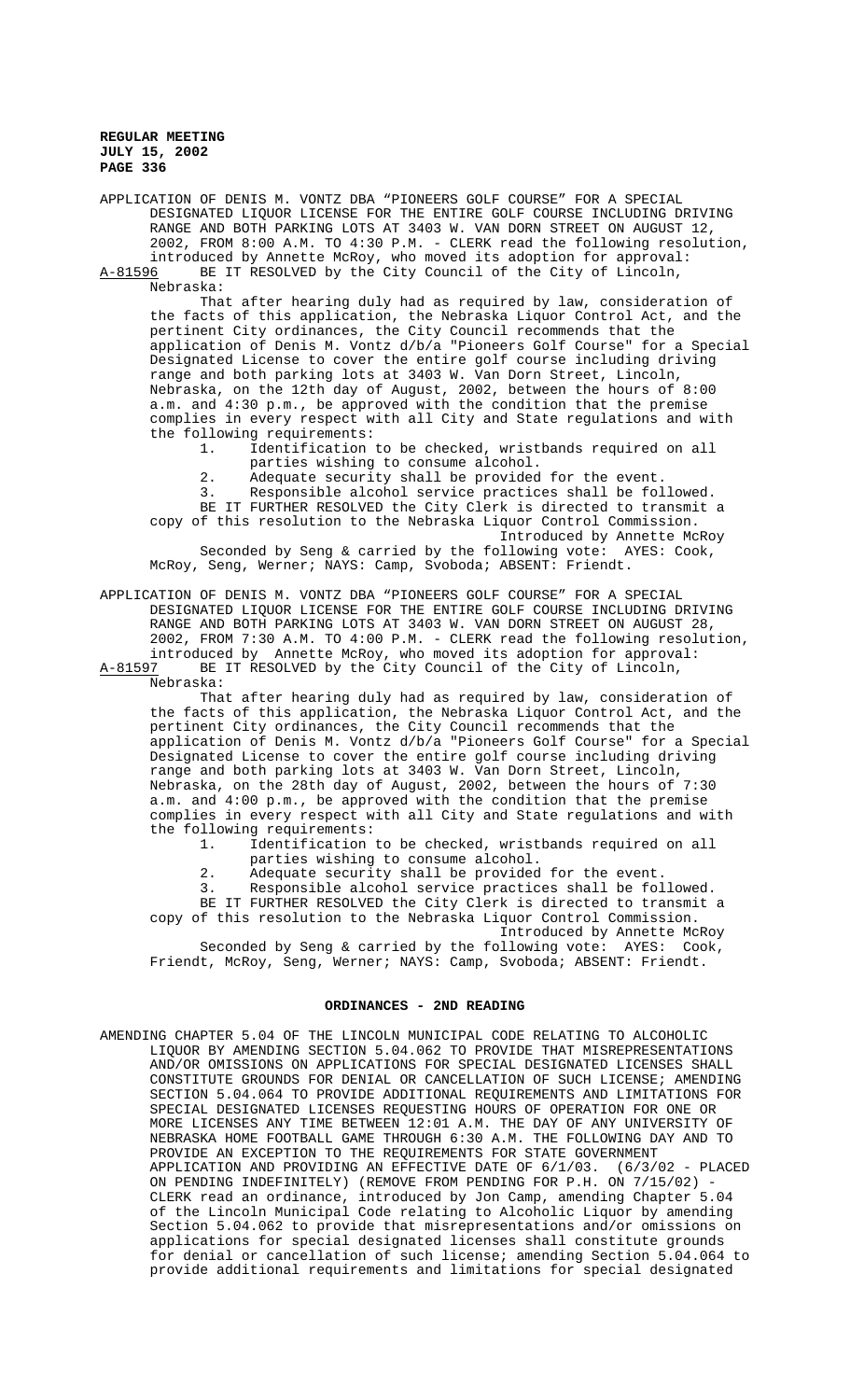licenses requesting hours of operation for one or more licenses any time between 12:01 a.m. the day of any University of Nebraska home football game through 6:30 a.m. the following day and to provide an exception to the requirements for state government applications; providing an effective date of June 1, 2003; and repealing Sections 5.04.064 of the Lincoln Municipal Code as hitherto existing the second time.

- CREATING THE NORTH 27TH STREET BUSINESS IMPROVEMENT DISTRICT GENERALLY EXTENDING FROM 26TH STREET ON THE WEST TO 28TH STREET ON THE EAST AND FROM O STREET ON THE SOUTH TO FAIR STREET ON THE NORTH - CLERK read an ordinance, introduced by Coleen Seng, creating the north 27th Street Business Improvement District generally extending from 26th Street on the west to 28th Street on the east and from O Street on the south to Fair Street on the north, the second time.
- CHANGE OF ZONE 73HP APPLICATION OF DELTA ETA CHAPTER OF SIGMA NU FRATERNITY FOR A LANDMARK DESIGNATION FOR THE SIGMA NU HOUSE AT 625 NORTH 16TH STREET - CLERK read an ordinance, introduced by Coleen Seng, for a Change of Zone 73 HP - Application of Delta ETA Chapter of Sigma Nu Fraternity for a landmark designation for the Sigma Nu House at 625 North 16th Street, the second time.
- AMENDING SECTION 17.18.030 OF THE LINCOLN MUNICIPAL CODE TO ALLOW THE DIRECTOR OF PUBLIC WORKS AND UTILITIES TO APPROVE THE USE OF ALTERNATE MATERIALS FOR SUPPLY AND SERVICE PIPES CONVEYING CITY WATER - CLERK read an ordinance, introduced by Coleen Seng, amending Section 17.18.030 of the Lincoln Municipal Code to allow the Director of Public Works and Utilities to approve the use of alternate materials for supply and service pipes conveying city water, the second time.

### **RESOLUTIONS**

- APPROVING A WAIVER OF THE LAND SUBDIVISION ORDINANCE FOR STREET TREES, SIDEWALKS, STREET PAVING WITH CURB AND GUTTER, WATER DISTRIBUTION, AND STREET LIGHTS AT 4811 MANDARIN CIRCLE - PRIOR TO READING:
- CAMP Moved to amend Bill No. 02R-144 on page 2, line 7 through 9 delete the following language: "and provided that owners agree not to object to the creation of such special assessment district".

Seconded by Svoboda & **LOST** due to a tie vote as follows: AYES: Camp, Cook, Svoboda; NAYS: McRoy, Seng, Werner; ABSENT: Friendt. CLERK read the following resolution, introduced by Ken Svoboda, who moved its

adoption:<br>A-81598 WHE WHEREAS, Richard and Tina Speidell (Owners) have submitted the Administrative Final Plat of Mandarin Court Addition to the Planning

Director for approval; and WHEREAS, the Owners have requested a modification of the Land Subdivision Ordinance to waive street pavement with curb and gutter, the installation of the sidewalks, ornamental lighting, street trees, and the community water distribution system requirements pursuant to § 26.31.010 of the Lincoln Municipal Code; and

WHEREAS, the Planning Commission has reviewed said request and has made recommendations thereon; and

WHEREAS, the City Council finds that the tract to be subdivided is surrounded by such development or unusual conditions that strict application of all the subdivision requirements would result in actual difficulties or substantial hardship or injustice.

NOW, THEREFORE, BE IT RESOLVED by the City of Lincoln, Nebraska: That the following modifications to the subdivision requirements be and the same are hereby approved:<br>a. The requirement of § 26.

The requirement of § 26.27.020 of the Land Subdivision Ordinance that sidewalks be installed along both sides of all streets is hereby waived; provided, however, nothing herein shall be construed to preclude the City Council from ordering the construction of sidewalks in said location at any time in the future upon proper notice to the owners, their successors or assigns. The owners further agree not to object to the installation of sidewalks if and when ordered constructed by the City Council.<br>b. The requ

b. The requirement of § 26.27.030 of the Land Subdivision<br>Ordinance requiring the community water distribution system to be requiring the community water distribution system to be extended to each lot is hereby waived to allow private water wells until such time that water mains are built in the Mandarin Court Community Unit Plan or a special assessment district is created to extend the community water distribution system to each lot which ever occurs first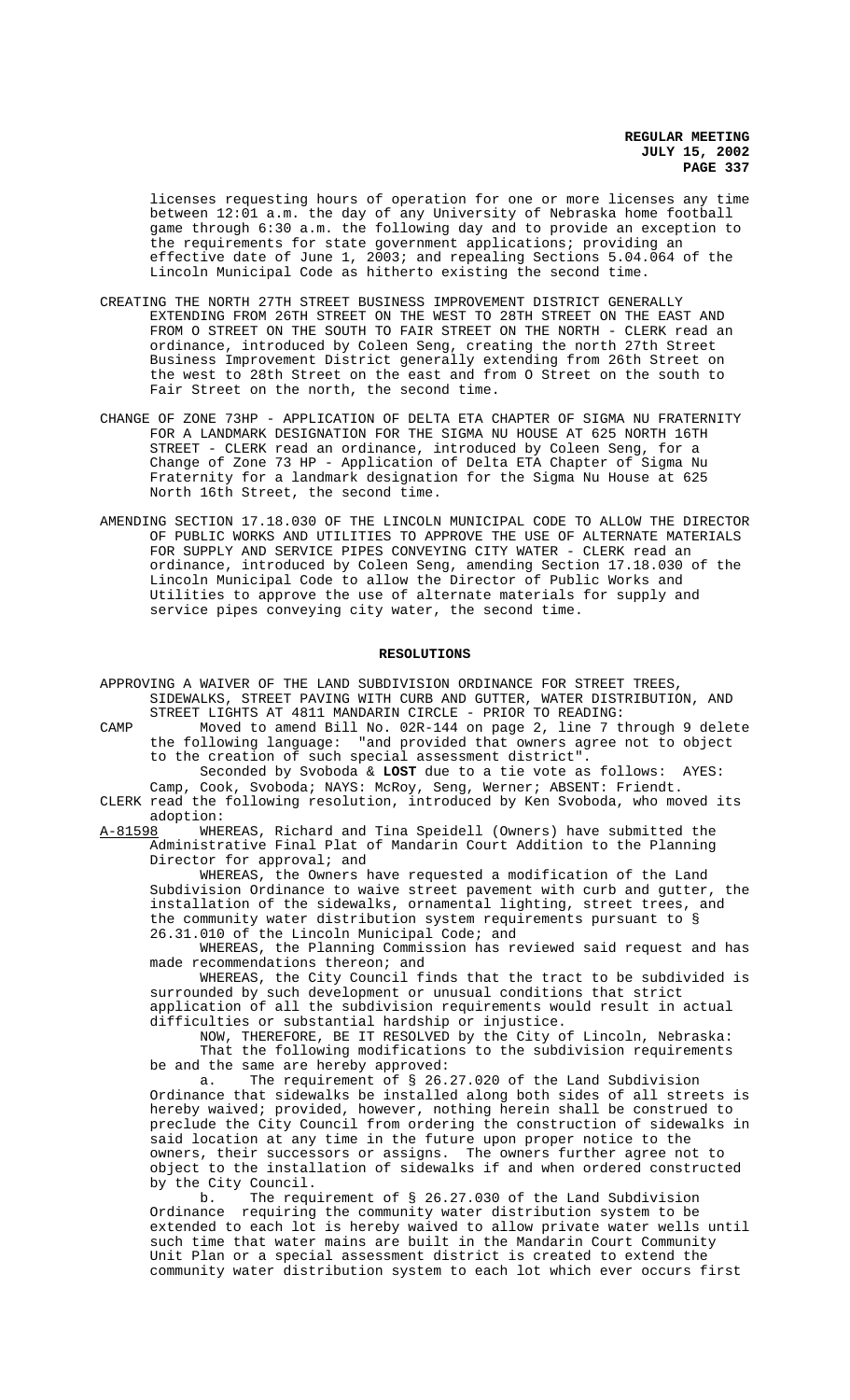> and provided that owners agree not to object to the creation of such special assessment district.

c. The requirement of § 26.27.090 of the Land Subdivision Ordinance requiring trees be planted along both sides of all streets is hereby waived.

d. The requirement of § 26.27.010 of the Land Subdivision Ordinance that all streets abutting and within the subdivision be paved with curbs and gutters is hereby waived provided that owners agree not to object to the creation of a special assessment district for the construction of said street paving.<br>e. The requirement of § 26

The requirement of  $\S$  26.27.070 of the Land Subdivision Ordinance that street lighting be installed is hereby waived provided the owners agree not to object to the creation of a special assessment district for the installation of said improvements.

BE IT FURTHER RESOLVED that the Administrative Final Plat of Mandarin Court Addition shall not be filed for record or recorded in the office of the Register of Deeds of Lancaster County and no lot shall be sold from this Administrative Final Plat unless or until said Owner shall enter into a written agreement with the City which shall provide for the above agreement by Owner with respect to the conditional waiver of the improvements herein granted.

All other conditions for approval of the Administrative Final Plat shall remain in full force and effect.

Introduced by Ken Svoboda Seconded by Seng & carried by the following vote: AYES: Cook, McRoy, Seng, Werner; NAYS: Camp, Svoboda; ABSENT: Friendt.

APPROVING A WAIVER OF THE LAND SUBDIVISION ORDINANCE TO EXTEND THE TIME OF CONSTRUCTION AND INSTALLATION OF SIDEWALKS AND STREET TREES WITHIN UNION PACIFIC 3RD ADDITION ON PROPERTY GENERALLY LOCATED AT N.W. 12TH STREET AND W. COMMERCE WAY - CLERK read the following resolution, introduced by Ken Svoboda, who moved its adoption:

A-81599 WHEREAS, Century Sales and Management Company previously submitted and received approval of the administrative final plat designated as Union Pacific 3rd Addition by the City of Lincoln; and

WHEREAS, the conditions of approval for said administrative final plat included construction of sidewalks and the planting of street trees along Lot 2, Union Pacific 3rd Addition as shown on the plat to be completed by October 7, 2000 which completion date was subsequently extended to October 7, 2002; and

WHEREAS, John Watson on behalf of Century Sales and Management Company, hereinafter referred to as "Subdivider" is requesting an extension of the completion date for installation of the sidewalks and street trees until October 7, 2007; and

WHEREAS, the Lincoln City - Lancaster County Planning Commission has reviewed said request for the waiver of the requirement of Lincoln Municipal Code Section 26.11.040 that said improvements be installed within four years of final plat approval and recommends conditional approval of an extension of the time for installation of said sidewalks and street trees to October 7, 2005.

NOW, THEREFORE, BE IT RESOLVED by the City Council of the City of Lincoln, Nebraska:

1. That Lot 2, Union Pacific 3rd Addition is surrounded by such development or unusual conditions that strict application of the subdivision requirements would result in actual difficulties or substantial hardship and therefore the requirement of Section 26.11.040 of the Lincoln Municipal Code providing sidewalks and street trees be installed within four years of final plat approval is waived to allow an extension of the date to October 7, 2005, provided that the applicant provides a bond, escrow or security agreement, approved by the City Law Department, to guarantee the installation of said sidewalks and street trees in the amount of \$6,500 and \$2,420, respectively.

2. That all other conditions for approval of the Final Plat of Union Pacific 3rd Addition shall remain in full force and effect. Introduced by Ken Svoboda

Seconded by Seng & carried by the following vote: AYES: Camp, Cook, McRoy, Seng, Svoboda, Werner; NAYS: None; ABSENT: Friendt.

ACCEPTING THE REPORT OF NEW AND PENDING CLAIMS AGAINST THE CITY AND APPROVING DISPOSITION OF CLAIMS SET FORTH THEREIN FOR THE PERIOD OF JUNE 16 - 30, 2002 - CLERK read the following resolution, introduced by Ken Svoboda, who moved its adoption:<br>A-81600 BE IT RESOLVED by

BE IT RESOLVED by the City Council of the City of Lincoln, Nebraska: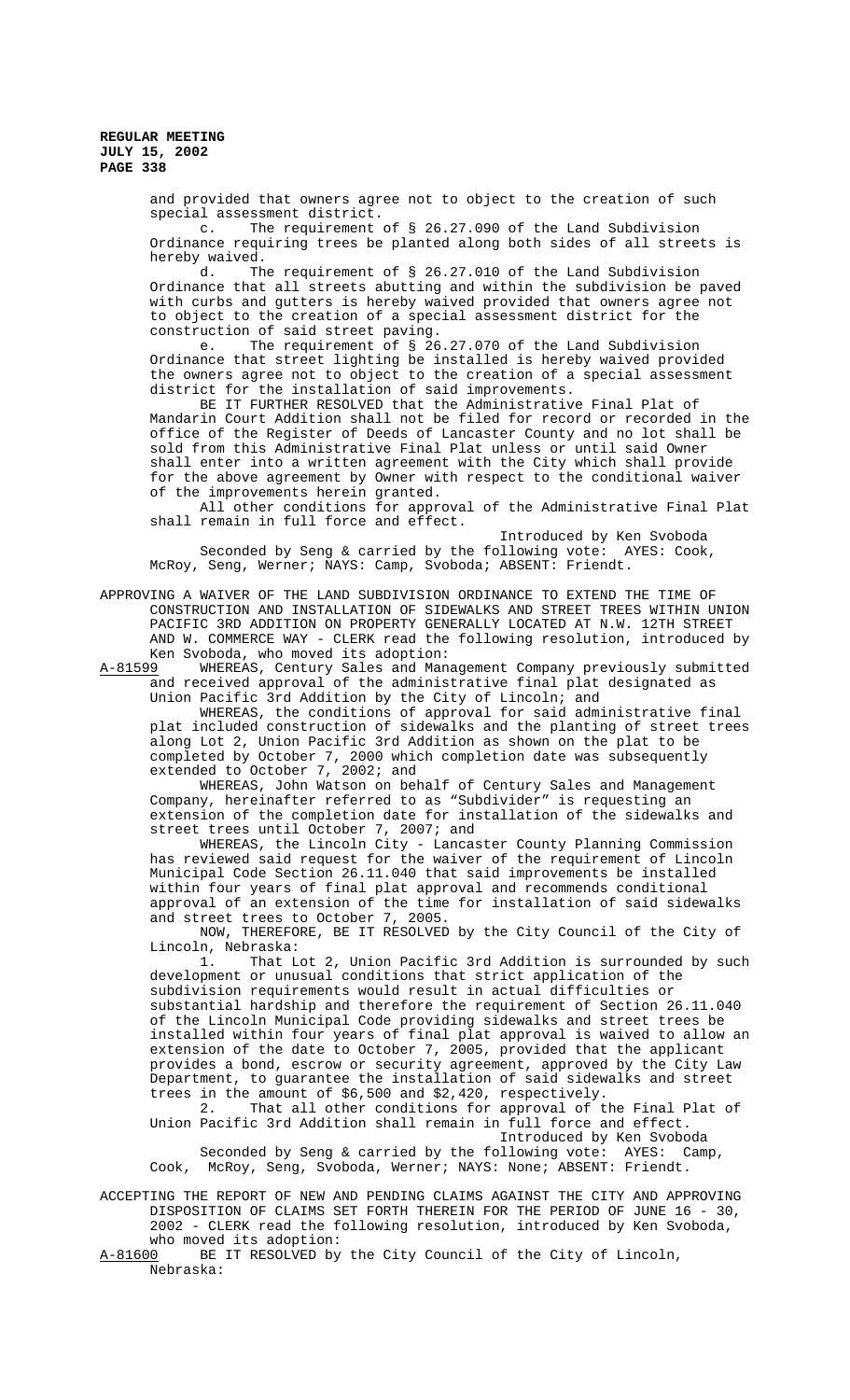"A", dated July 1, 2002, of various new and pending tort claims filed against the City of Lincoln with the Office of the City Attorney or the Office of the City Clerk, as well as claims which have been disposed of, are hereby received as required by <u>Neb. Rev. Stat.</u> § 13-905 (Reissue 1997). The dispositions of claims by the Office of the City Attorney, as shown by the attached report, are hereby approved: <u>DENIED</u> ALLOWED<br>Loretta Crocker MAS\* Charles Yearley Loretta Crocker NAS\* Charles Yearley \$ 400.00 Ruth Evelyn Morris NAS\* Paul Eckerson 750.00 Jacen Roper  $$5,322.69$  Michael S. Baxendale  $$916.81$ <br>Jian Ning Li  $100.00$  Janet M. Wagner  $$998.70$ Janet M. Wagner 998.70<br>Jane Brubaker 90.00 Jane Brubaker Office Interiors & Design 248.46 Jennifer Powell 545.83 Michael & Lori Herbolsheimer 4,094.09 Nerim Becic 500.00 No Amount Specified. The City Attorney is hereby directed to mail to the various claimants listed herein a copy of this resolution which shows the final disposition of their claim. Introduced by Ken Svoboda Seconded by Seng & carried by the following vote: AYES: Camp, Cook, McRoy, Seng, Svoboda, Werner; NAYS: None; ABSENT: Friendt. SETTING A HEARING DATE OF MONDAY, JULY 22, 2002 AT1:30 P.M. ON THE APPEAL OF MICHAEL D. MALONE FROM THE DENIAL OF HIS PEDDLER'S PERMIT BY THE LINCOLN POLICE DEPARTMENT - CLERK requested a hearing date of Monday, July 22, 2002 at 1:30 p.m. on appeal of Michael D. Malone of his Peddler's Permit. SENG So moved. Seconded by Svoboda & carried by the following vote: AYES: Camp, Cook, McRoy, Seng, Svoboda, Werner; NAYS: None; ABSENT: Friendt. SETTING HEARING DATE OF MONDAY, JULY 29, 2002 AT 5:30 P.M. FOR APP. OF SPEAKEASY INC DBA J.R.'S DOWN UNDER FOR A CLASS "C" LIQUOR LICENSE AT 3233  $\frac{1}{2}$  S. 13<sup>TH</sup> STREET - CLERK read the following resolution, introduced by Ken Svoboda, who moved its adoption:<br>A-81601 BE IT RESOLVED by the City Counci A-81601 BE IT RESOLVED by the City Council, of the City of Lincoln, that a hearing date is hereby fixed for Mon., July 29, 2002, at 5:30 p.m. for App. of Speakeasy Inc. dba J.R.'s Down Under for a Class "C" Liquor License at 3233 ½ S. 13th Street.

That the claims listed in the attached report, marked as Exhibit

Introduced by Ken Svoboda Seconded by Seng & carried by the following vote: AYES: Camp, Cook, McRoy, Seng, Svoboda, Werner; NAYS: None; ABSENT: Friendt.

# **PETITIONS & COMMUNICATIONS**

- PETITION TO VACATE PUBLIC WAY A PORTION OF WAGON LANE FROM THE EXTENSION OF THE EAST LINE OF OUTLOT "B" FRONTIER ACRES TO THE EAST LINE OF THE REMAINING PORTION OF LOT 46 I.T. SUBMITTED BY CARL J & RENEE SJULIN, WAYNE & KATHRYN SJULIN LONOWSKI, AND DAVID H. & ANN M. SJULIN - CLERK presented said petition which was referred to the Law Dept.
- REPORT OF NEBRASKA DEPARTMENT OF ROADS 2003 2008 SURFACE TRANSPORTATION PROGRAM - CLERK presented said report which was placed on file in the Office of the City Clerk.
- REPORT OF UNL MICROBIOLOGIST FOR WATER TESTING FOR THE MONTH OF JUNE, 2002 CLERK presented said report which was placed on file in the Office of the City Clerk.

THE FOLLOWING WERE REFERRED TO THE PLANNING DEPT.:

Road.

Change of Zone HP74 - App. of Cindy Loope from R-2 & R-6 to R-2 & R-2 w/landmark district overlay to designate a landmark district. Change of Zone HP 75 - App. of Joel & Kathy Sartore for a landmark designation of the Hitchcock House at 2733 Sheridan Blvd. Pre-Existing Special Permit 27A - App. of Alltel to amend for the expansion of the parking lot at South 27<sup>th</sup> Street & Old Cheney

Special Permit 450N - App. of Madonna Rehabilitation Center to construct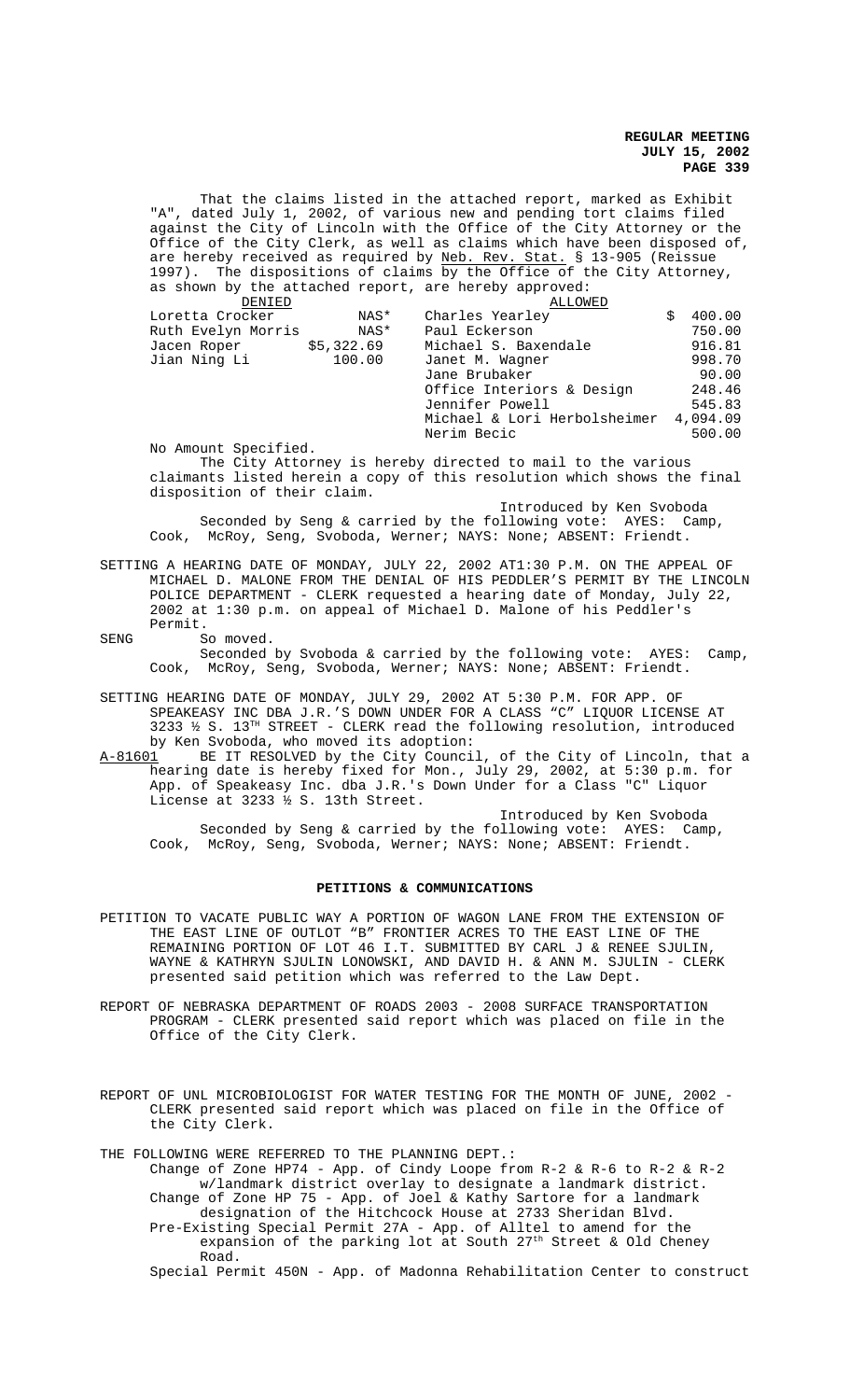4 Family Housing Units & add parking stalls at 5401 South Street. Special Permit 1629E - App. of South Ridge Village L.L.C. to allow an increase in the maximum height for a clock tower structure from 35

- feet to 50 feet at South  $27^{\text{th}}$  Street & Pine Lake Road. Change of Zone 3369 - App. of Ridge Development Co. & Southview Inc. from AG to R-4 at 27th Street & Yankee Hill Road.
- Special Permit 1978 App. of Ridge Development Co. & Southview Inc. to form a multi-family C.U.P. at 27<sup>th</sup> Street & Yankee Hill Road. Special Permit 1979 - App. of Chicago, Burlington & Quincy Railroad
	- Company to place a microwave tower at S.W.  $12^{\text{th}}$  Street & West "O" Street.
- Special Permit 1980 App. of Chace Enterprise Inc. dba Silver Spoke Saloon for an open bar & restaurant (on & off sale liquor) at 1400 Saltillo Road.

Special Permit 1981 - App. of Joel & Kathy Sartore to allow the re-use of the upper floor apartment in the original garage on the property at 2733 Sheridan Boulevard.

# **REPORTS OF CITY OFFICERS**

INVESTMENT OF FUNDS FOR JULY 1 THROUGH JULY 5, 2002 - CLERK read the following resolution, introduced by Ken Svoboda, who moved its adoption: A-81602 BE IT HEREBY RESOLVED BY THE CITY COUNCIL of the City of Lincoln, Nebraska:

That the attachments be confirmed and approved, and the City Treasurer is hereby directed to hold said investments until maturity<br>unless otherwise directed by the City Council. (Investments for July 1 unless otherwise directed by the City Council. - July 5, 2002)

Introduced by Ken Svoboda Seconded by Seng & carried by the following vote: AYES: Camp, Cook, McRoy, Seng, Svoboda, Werner; NAYS: None; ABSENT: Friendt.

REPORT FROM CITY TREASURER OF TELECOMMUNICATION OCC. TAX FOR THE MONTH OF MAY, 2002: QUANTUMSHIFT COMM., IBM GLOBAL, BELL ATLANTIC DBA VERIZON LONG DISTANCE, WWC LICENSE DBA CELLULAR ONE, GUARANTEED PHONE SERVICE, SHAFFER COMM., ALLTEL SYSTEMS OF THE MIDWEST, ALLTEL NEBRASKA INC., ALLTEL COMM. OF NEBRASKA, CRICKET; FOR THE MONTH OF JUNE: D &D , OPERATOR, ATS MOBILE TELEPHONE CO. - CLERK presented said report which was placed on file in the Office of the City Clerk.

#### **ORDINANCES - 1ST READING**

- AMENDING CHAPTER 4.16 OF THE LINCOLN MUNICIPAL CODE RELATING TO THE COMMUNITY HEALTH ENDOWMENT BY ADDING A NEW SECTION NUMBERED 4.16.007 TO RESTRICT THE USE OF THE FUNDS REALIZED BY THE SALE OF LINCOLN GENERAL HOSPITAL - CLERK read an ordinance, introduced by Glenn Friendt, amending Chapter 4.16 of the Lincoln Municipal Code relating to the Community Health Endowment by adding a new section numbered 4.16.007 to restrict the use of the funds realized by the sale of Lincoln General Hospital, the first time.
- VACATING THE UN-NAMED STREET SOUTH OF PERKINS BOULEVARD BETWEEN SOUTH 17TH STREET AND HARRISON AVENUE - CLERK read an ordinance, introduced by Ken Svoboda, vacating the un-named street south of Perkins Boulevard between South 17th Street and Harrison Avenue, and retaining title thereto in the City of Lincoln, Lancaster County, Nebraska, the first time.
- AMENDING THE CORPORATE LIMITS OF THE CITY BY ANNEXING APPROXIMATELY 113.05 ACRES OF PROPERTY GENERALLY LOCATED AT THE SOUTHEAST CORNER OF NORTH 84TH AND ADAMS STREETS.(IN CONNECTION W/02-111, 02R-147, 02R-148) CLERK read an ordinance, introduced by Ken Svoboda, amending Section 15 of Ordinance No. 8730, passed May 17, 1965, as last amended by Section 1 of Ordinance No. 17937, passed November 19, 2001, and amending Section 17 of Ordinance No. 8730, passed May 17, 1965, as last amended by Section 1 of Ordinance No. 17677, passed May 30, 2000, defining the corporate limits of the City of Lincoln, Nebraska; repealing said Section 15 of Ordinance No. 8730, passed May 17, 1965, as last amended by Section 1 of Ordinance No. 17937, passed November 19,2001, and repealing Section 17 of Ordinance No. 8730, passed May 17, 1965, as last amended by Section 1 of Ordinance No. 17677, passed May 30, 2000, as hitherto existing, the first time.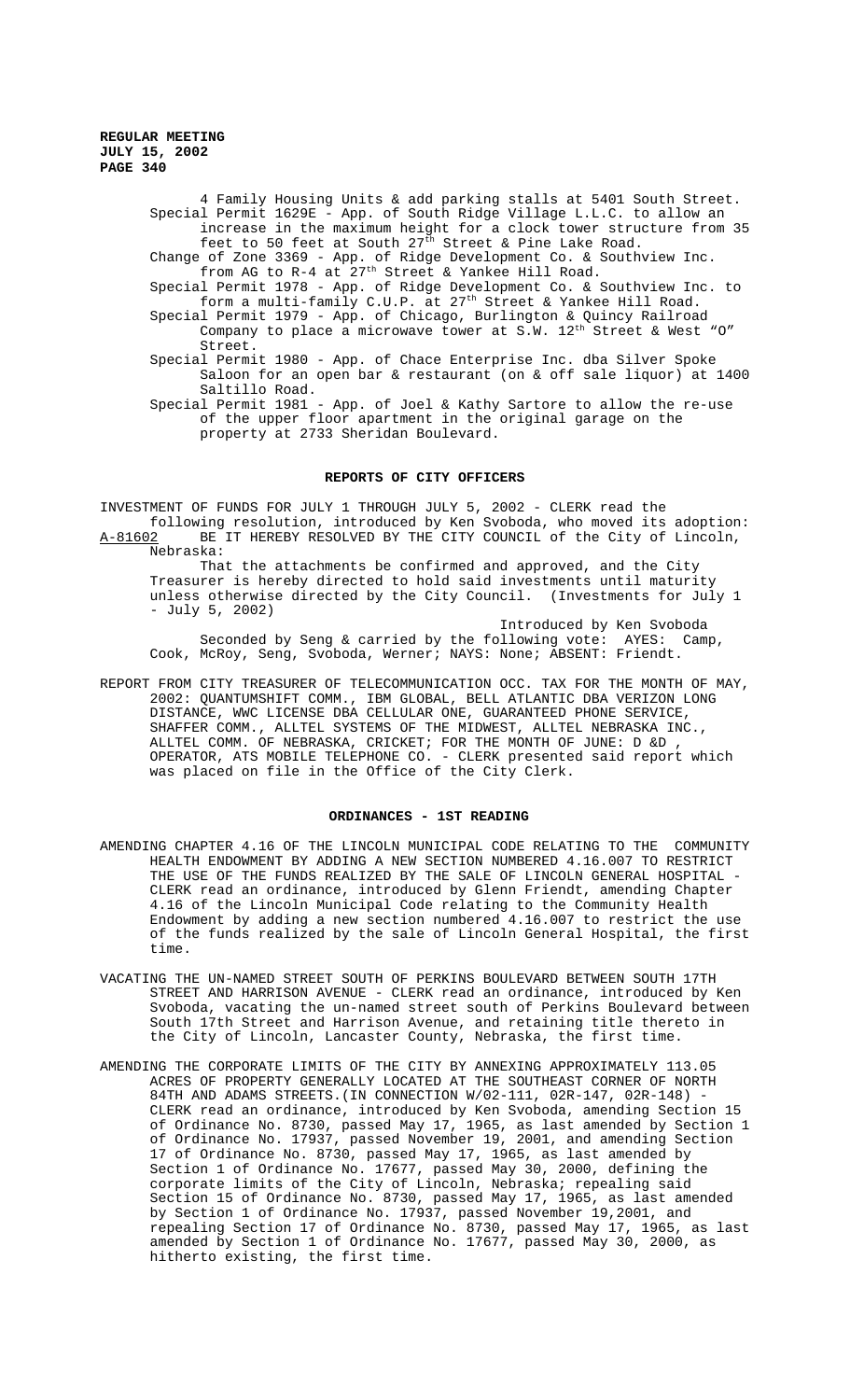- CHANGE OF ZONE 3355 APPLICATION OF PRAIRIE HOMES BUILDERS, INC. FOR A CHANGE OF ZONE FROM AG AGRICULTURAL DISTRICT TO R-3 RESIDENTIAL DISTRICT ON PROPERTY GENERALLY LOCATED AT THE SOUTHEAST CORNER OF NORTH 84TH AND ADAMS STREETS.(IN CONNECTION 2/02-111, 02R-147, 02R-148) - CLERK read an ordinance, introduced by Ken Svoboda, amending the Lincoln Zoning District Maps attached to and made a part of Title 27 of the Lincoln Municipal Code, as provided by Section 27.05.020 of the Lincoln Municipal Code, by changing the boundaries of the districts established and shown thereon, the first time.
- APPROVING A LEASE BETWEEN THE CITY OF LINCOLN AND ST. GEORGE L.L.C. ON BEHALF OF THE LINCOLN AREA AGENCY ON AGING FOR 13,705 SQ. FT. OF OFFICE SPACE AND 7,242 SQ. FT. OF STORAGE/BASEMENT SPACE AT 1023 O STREET FOR A TERM OF 5 YEARS.(IN CONNECTION W/02R-149, 02R-150, 02R-151) - CLERK read an ordinance, introduced by Ken Svoboda, accepting and approving a Lease Agreement between St. George, L.L.C. and the City of Lincoln for a lease of space at 1023 O Street, Lincoln Lancaster County, Nebraska for a five-year term, whereby the City of Lincoln is leasing 20,947 square feet of space for the Lincoln Area Agency on Aging, the first time.

### **ORDINANCES - 3RD READING**

APPROVING A LEASE AGREEMENT BETWEEN THE CITY, THE COUNTY, AND THE PUBLIC BUILDING COMMISSION FOR PARKING FACILITIES AND APPROVING THE ISSUANCE OF BONDS BY THE COMMISSION IN AN AMOUNT NOT TO EXCEED \$11,000,000 FOR THE PURPOSE OF REFUNDING CERTAIN OUTSTANDING BONDS OF THE COMMISSION AND PAYING THE COSTS OF SUCH PARKING FACILITIES - CLERK read an ordinance introduced by Coleen Seng, approving a lease agreement between the City, the County, and the Public Building Commission for parking facilities and approving the issuance of bonds by the commission in an amount not to exceed \$11,000,000 for the purpose of refunding certain outstanding bonds of the commission and paying the costs of such parking facilities, the third time.

SENG Moved to pass the ordinance as read.

Seconded by Camp & carried by the following vote: AYES: Camp, Cook, McRoy, Seng, Werner; NAYS: Svoboda; ABSENT: Friendt.

The ordinance, being numbered **#18035**, is recorded in Ordinance Book 25, Page

AMENDING THE PAY SCHEDULES FOR CERTAIN EMPLOYEE GROUPS BY CREATING THE CLASSIFICATION OF ATHLETIC FIELDS TECHNICIAN IN CLASS CODE 5523 - CLERK read an ordinance, introduced by Annette McRoy, amending the pay schedules for certain employee groups by creating the classification of athletic fields technician in class code 5523, the third time. MCROY Moved to pass the ordinance as read.

Seconded by Seng & carried by the following vote: AYES: Camp, Cook, McRoy, Seng, Svoboda, Werner; NAYS: None; ABSENT: Friendt. The ordinance, being numbered **#18036**, is recorded in Ordinance Book 25, Page

AMENDING THE PAY SCHEDULES FOR CERTAIN EMPLOYEE GROUPS BY CREATING THE CLASSIFICATION OF ASSISTANT CITY ENGINEER IN CLASS CODE 2021; AND BY CREATING THE CLASSIFICATION OF ASSISTANT FIRE CHIEF IN CLASS CODE 3002 - CLERK read an ordinance, introduced by Annette McRoy, amending the pay schedules for certain employee groups by creating the classification of Assistant City Engineer in Class Code 2021; and by creating the classification of Assistant Fire Chief in Class Code 3002, the third time.

CAMP Moved to delete the Assistant Fire Chief Class Code 3002. No second.

MCROY Moved to pass the ordinance as read.

Seconded by Seng & carried by the following vote: AYES: Cook, McRoy, Seng, Svoboda, Werner; NAYS: Camp; ABSENT: Friendt.

The ordinance, being numbered **#18037**, is recorded in Ordinance Book 25, Page

# **MISCELLANEOUS BUSINESS**

#### **PENDING LIST -**

CAMP Moved to extend the Pending List to July 22, 2002. Seconded by Seng & carried by the following vote: AYES: Camp, Cook, McRoy, Seng, Svoboda, Werner; NAYS; None; ABSENT: Friendt.